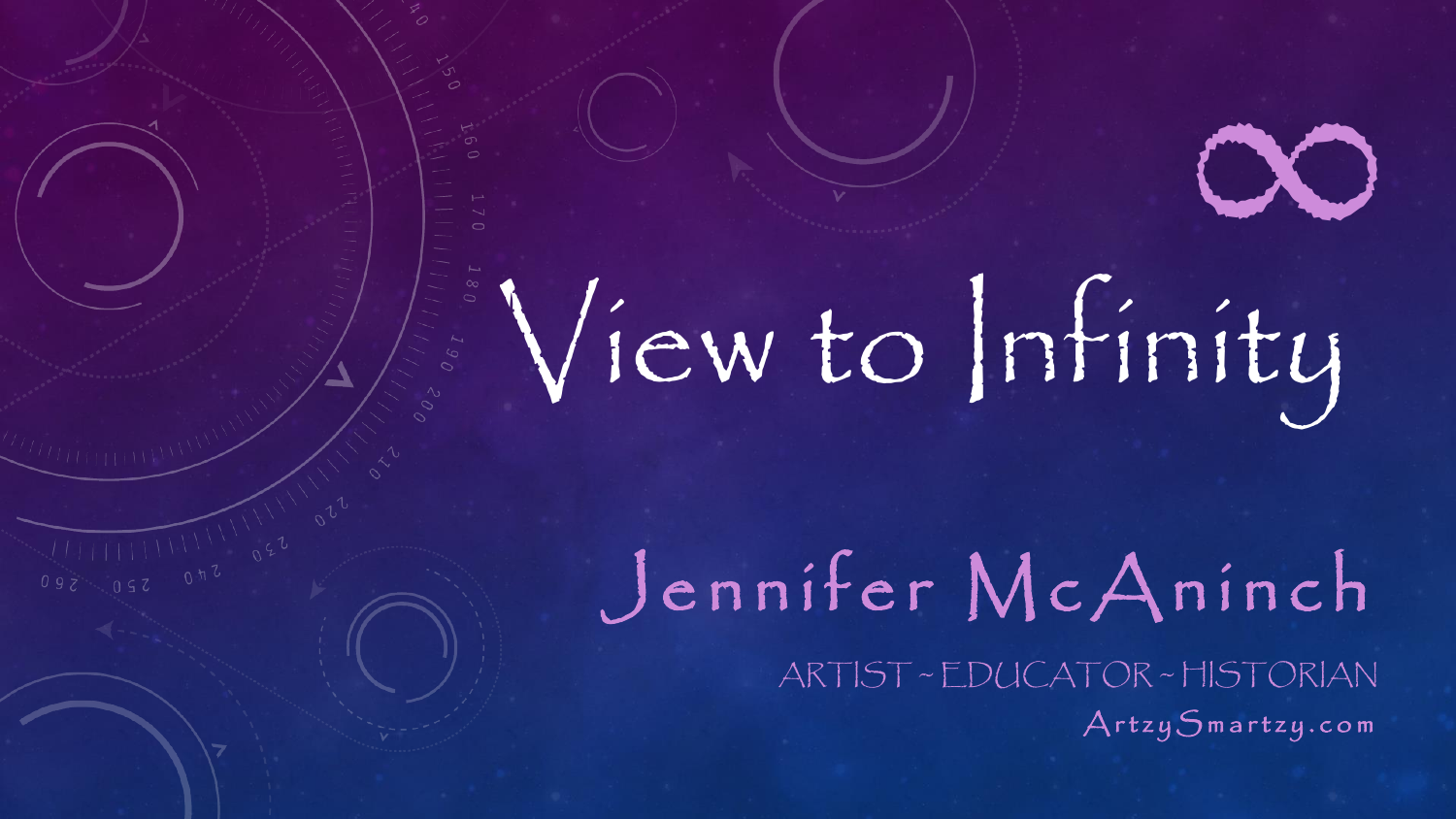



Jennifer McAninch, View to Infinity, 2016, Pen and Ink, 12" x 12"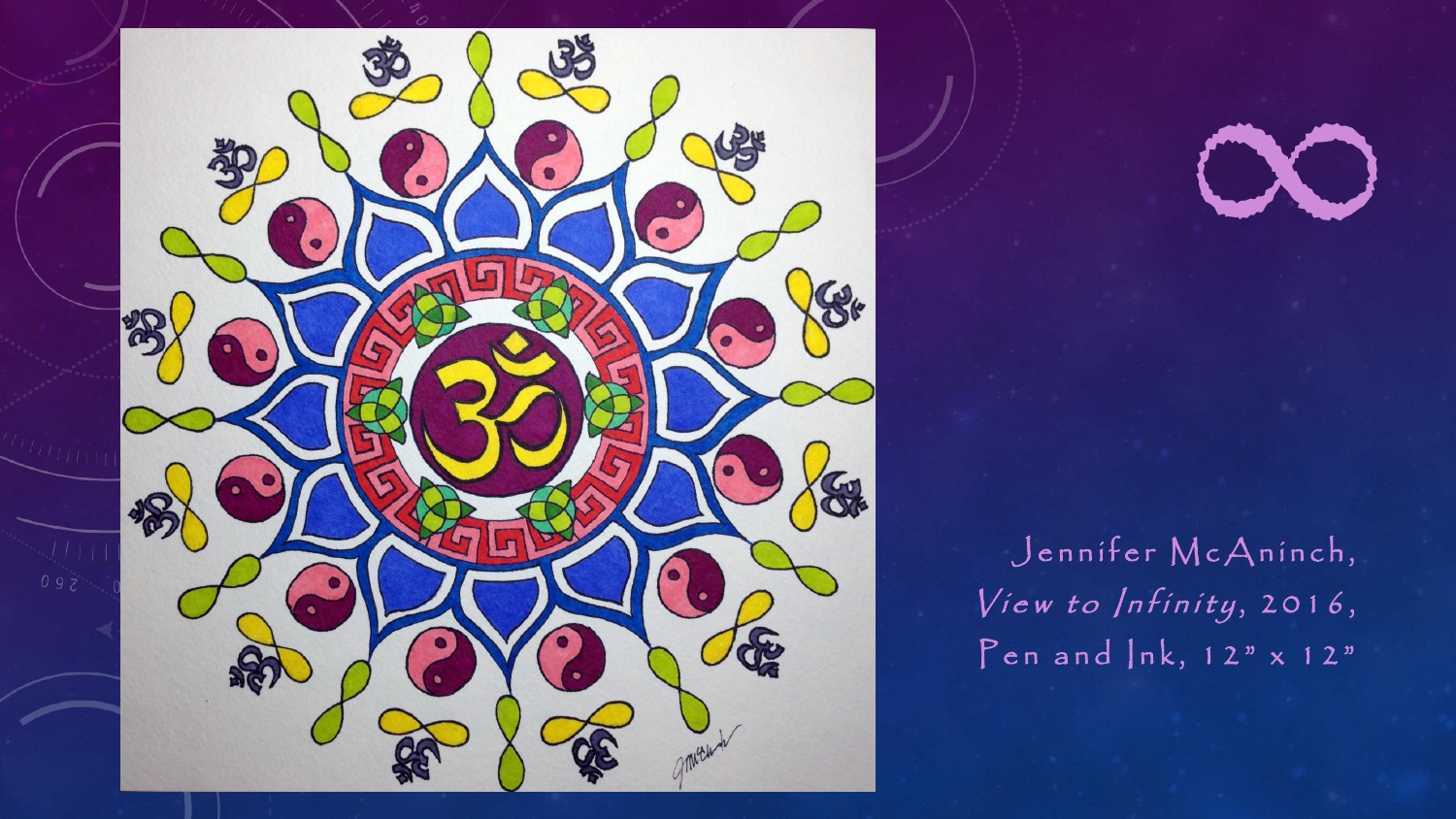## Synopsis of Research

- Many artists, filmmakers and authors have used the theme of the infinite loop in their work.
- $\cdot$   $\vert$ n examining my previous use of the loop theme, I determined the non-linear perception of time is an element | find particularly fascinating.
- I began researching cultures which view time as cyclical, an infinite flow without beginning or end.

• Graphic representations of Infinity are used to visually describe this o therwise cryptic idea, to make material from an intangible reality

∞

- Though each symbol is unique to the culture that created it, they all share remarkably similar meanings.
- Symbols that I have included in my artwork are from  $C$  eltic,  $G$ reek, Hindu, Buddhist, Tao, Phoenician and  $N$  ative  $A$  merican traditions.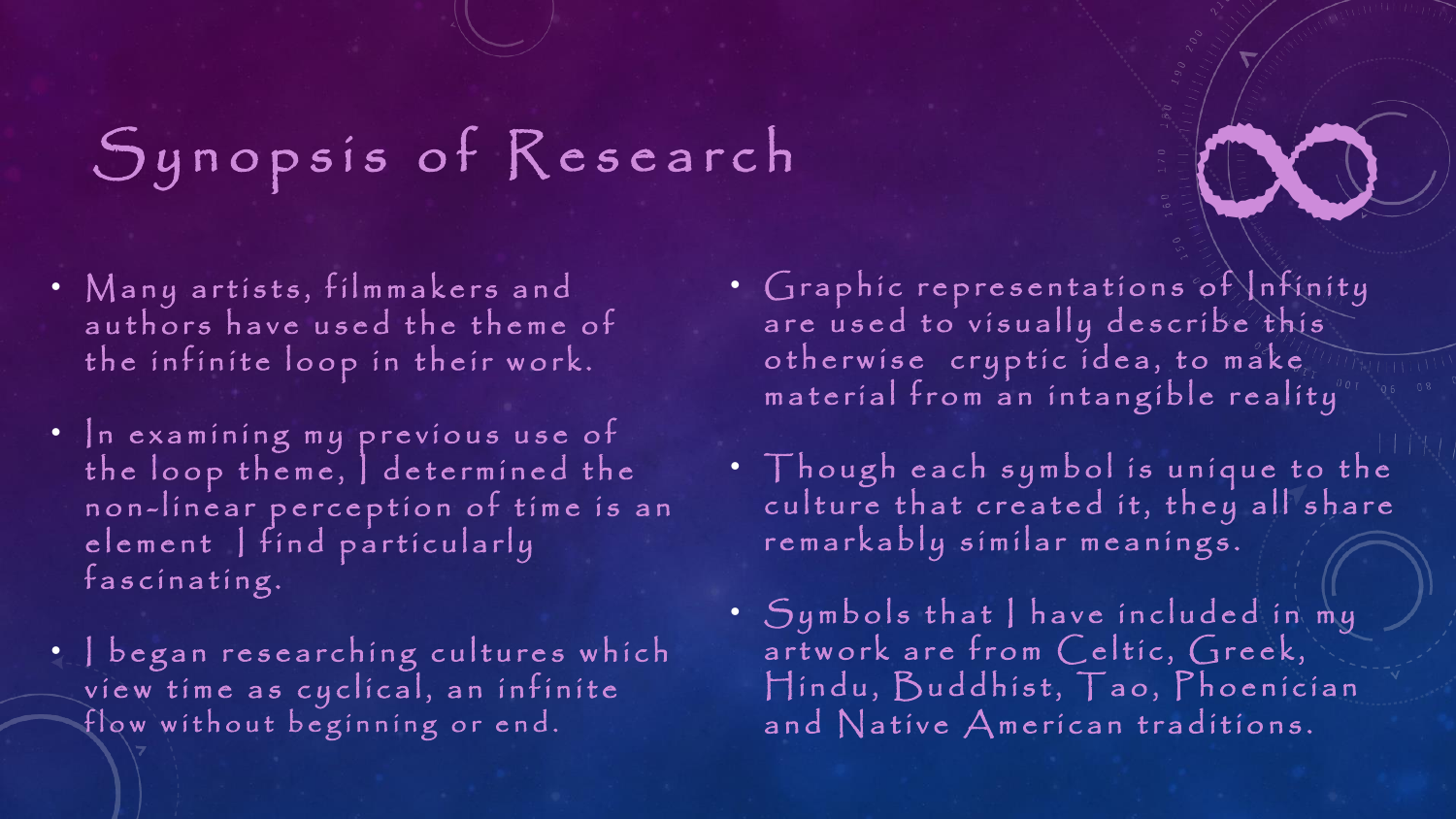#### Relevant Course Info

The most relevant aspect of the course to my project was our study Relevant Course Info<br>The most relevant aspect of the course to my project was our study<br>of multiculturalism. I believe we need to challenge our own p er c eptions, to explore the thoughts and beliefs of other cultures.

My favorite quote from this lesson is:

"Students and teachers, possibly with the assistance of community members, gather a variety of data related to art, clarify and challenge values currently held, make reflective decisions, and take action to implement their decisions" (Stuhr, 1994, p. 176).

 $\lceil$  hope  $\lceil$  have taken a step toward incorporating alternate viewpoints into my artwork. I look forward to sharing this process.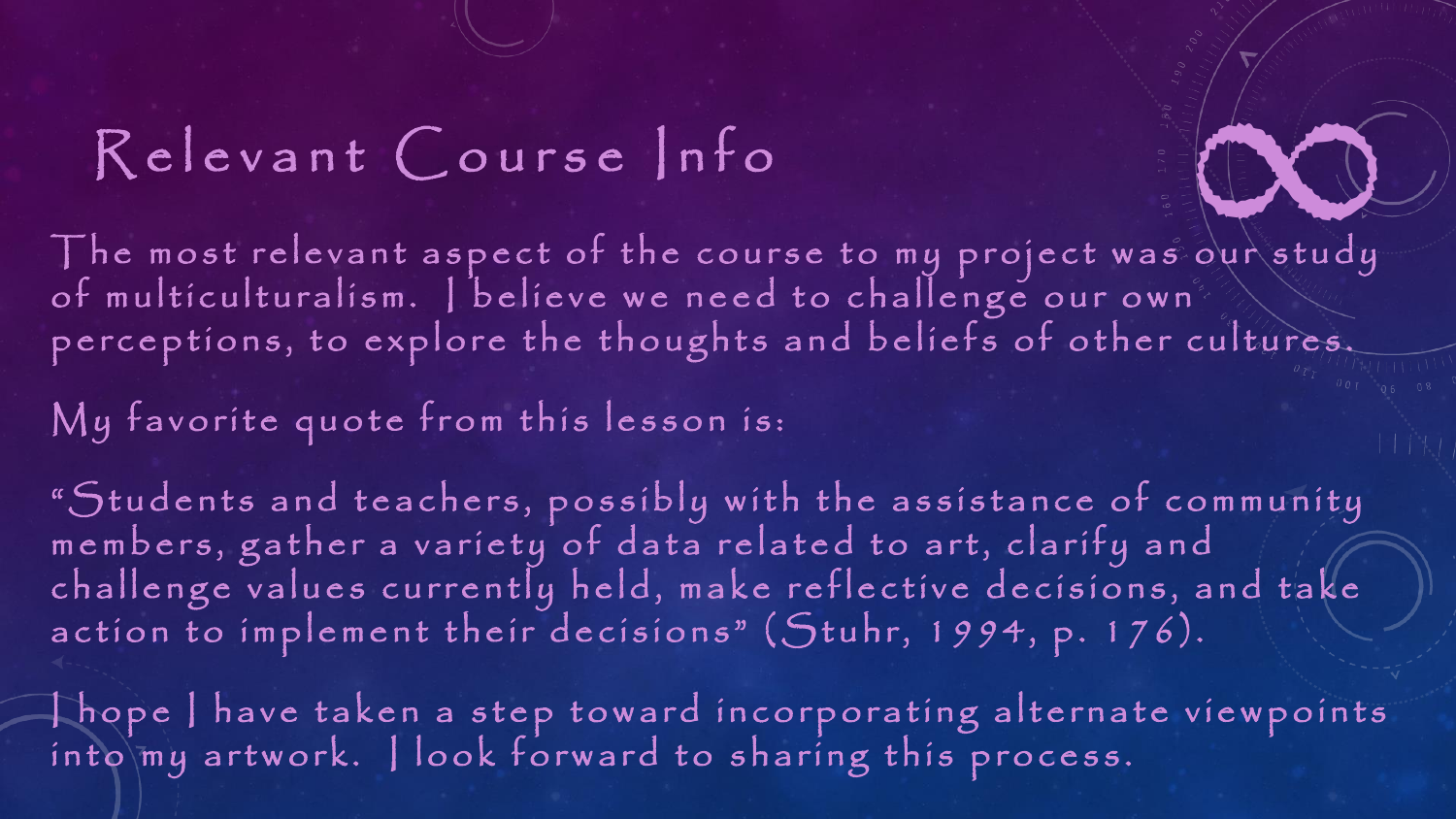### Unanswered Questions

The most substantial questions I am left with after taking this course:

How will I incorporate all that I believe to be important into my curriculum?

So many of the advocates in the methodologies we have studied are confident that their approach is most, if not exclusively correct.

∞

How will I reconcile these elements and remain true to the methods I believe are best?

If only we had infinity to learn and teach all there is to know.